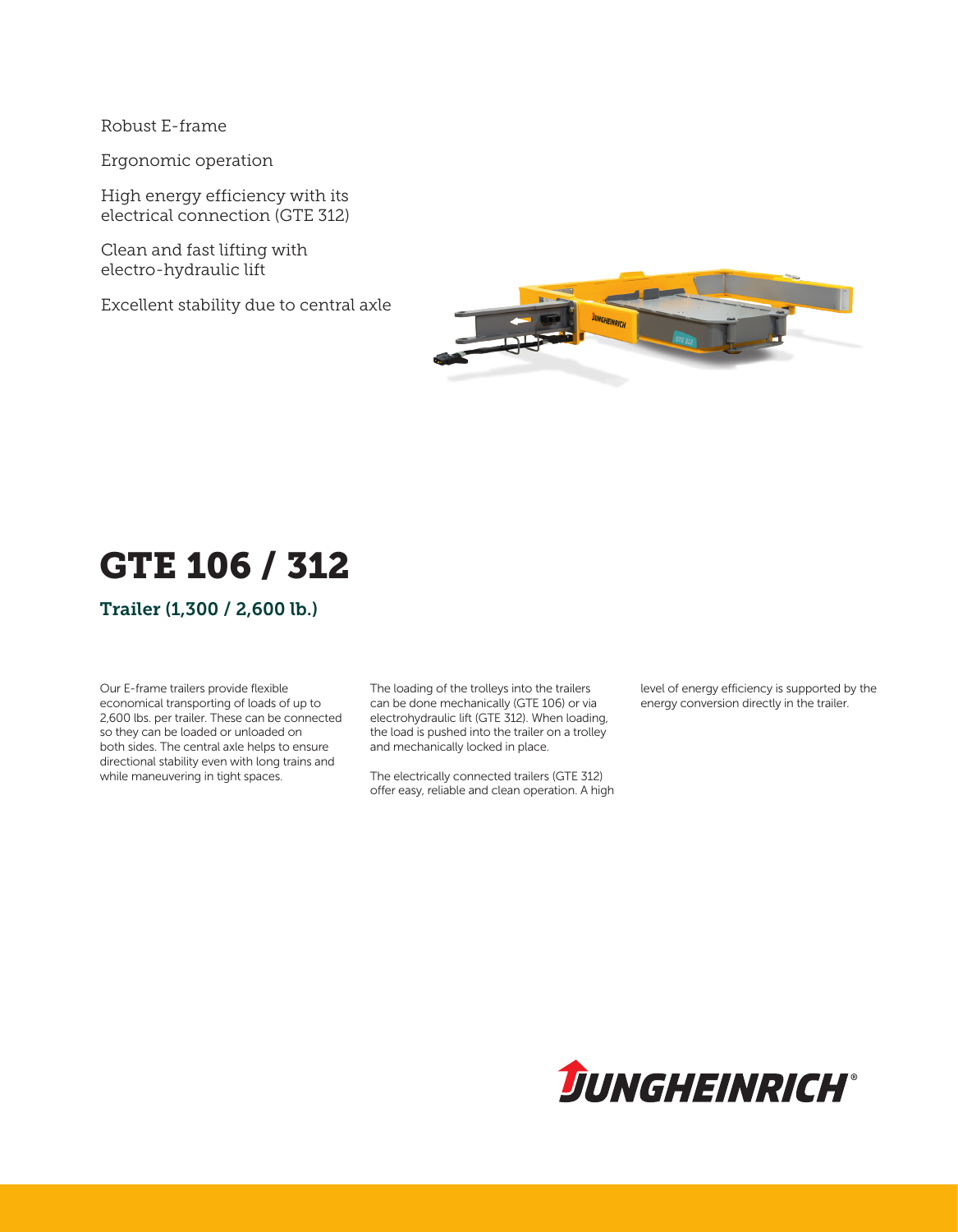### Technical data as of: 08/2018

|                                                                                               | : 1.1                              | Manufacturer                                          | Jungheinrich              |                |                      |                                  |                |                |                          |                |                                                           |                |                       |  |  |
|-----------------------------------------------------------------------------------------------|------------------------------------|-------------------------------------------------------|---------------------------|----------------|----------------------|----------------------------------|----------------|----------------|--------------------------|----------------|-----------------------------------------------------------|----------------|-----------------------|--|--|
| Characteristics                                                                               | 1.2                                | Manufacturer's type designation                       |                           |                |                      |                                  | <b>GTE 106</b> | <b>GTE 106</b> |                          | <b>GTE 312</b> |                                                           | <b>GTE 312</b> |                       |  |  |
|                                                                                               |                                    |                                                       |                           |                |                      | 47.2x31.4                        | 1,200x800      |                | 47.2x39.3 1,200x1,000    | 47.2x31.4      | 1,200x800                                                 |                | 47.2x39.3 1,200x1,000 |  |  |
|                                                                                               | 1.5                                | Load capacity / rated load                            | $\hbox{\large \it Q}$     | lb             | kg                   | 1,300                            | 600            | 1.300          | 600                      | 2,600          | 1,200                                                     | 2,600          | 1,200                 |  |  |
|                                                                                               | 1.6                                | Load center distance                                  | $\mathsf{C}$              | in             | mm                   | 15.9                             | 405            | 19.8           | 505                      | 15.9           | 405                                                       | 19.8           | 505                   |  |  |
|                                                                                               | 1.7                                | E<br>Rated tractive power                             |                           | $\overline{N}$ |                      |                                  |                |                | $1,400^{11}$             |                |                                                           |                |                       |  |  |
| Weights                                                                                       | $\frac{1}{2}$ .1                   | Net weight                                            |                           | lb             | kg                   | 429.9                            | 195            | 485.0          | 220                      | 579.8          | 263                                                       | 652.6          | 296                   |  |  |
|                                                                                               | 2.2                                | Axle loading, loaded front / rear                     | lb                        | kg             | 1,752.7              | 795                              | 1,807.8        | 820            | 3,225.4                  | 1,463          | 3,298.1                                                   | 1,496          |                       |  |  |
|                                                                                               | $\frac{1}{2}$ .3                   | Axle loading, unloaded front / rear                   |                           | lb             | kg                   | 429.9                            | 195            | 485.0          | 220                      | 579.8          | 263                                                       | 652.6          | 296                   |  |  |
|                                                                                               | 3.1                                | Tire type / material                                  |                           |                | Vu                   |                                  |                |                |                          |                |                                                           |                |                       |  |  |
|                                                                                               | Media<br>Stassis<br>Chassis<br>3.5 | Tire size, (front)                                    | in                        | mm             | Ø 7.1x2.6 / Ø 180x65 |                                  |                |                |                          |                |                                                           |                |                       |  |  |
|                                                                                               |                                    | Wheels, number drive / load (x=driven)                |                           |                |                      |                                  | $2/ -$         |                |                          |                |                                                           |                |                       |  |  |
|                                                                                               | 3.6                                | Tread width, front                                    | $b_{10}$                  | in             | mm                   | 30.3                             | 770            | 38.2           | 970                      | 30.3           | 770                                                       | 38.2           | 970                   |  |  |
|                                                                                               | 4.2.1                              | Total height                                          | $h_{15}$                  | in             | mm                   | 12.2                             | 309            | 12.2           | 309                      | 13.7           | 346                                                       | 13.7           | 346                   |  |  |
|                                                                                               | 4.4                                | Lift                                                  | h <sub>3</sub>            | in             | mm                   | 0.8                              | 20             | 0.8            | 20                       | 2.5            | 62                                                        | 2.5            | 62                    |  |  |
|                                                                                               | 4.12                               | Coupling height                                       | $h_{10}$                  | in             | mm                   |                                  |                |                | 8.6 / 219                |                |                                                           |                |                       |  |  |
|                                                                                               | 4.15                               | Height, lowered                                       | $h_{13}$                  | in             | mm                   | 8.7                              | 221            | 8.7            | 221                      | 8.2            | 208                                                       | 8.2            | 208                   |  |  |
|                                                                                               | 4.17                               | Overhang length                                       | $\mathsf{L}_{\mathsf{S}}$ | in             | mm                   | 18.5                             | 470            | 22.4           | 570                      | 18.5           | 470                                                       | 22.4           | 570                   |  |  |
| Dimensions                                                                                    | 4.18                               | Loading area width                                    | $b^{\circ}$               | in             | mm                   | 31.9                             | 810            | 39.8           | 1,010                    | 31.9           | 810                                                       | 39.8           | 1,010                 |  |  |
|                                                                                               | 4.19                               | Overall length                                        | $\mathsf{l}_1$            | in             | mm                   |                                  |                | 63.8 / 1,619   |                          |                |                                                           |                |                       |  |  |
|                                                                                               | 4.21                               | Overall width                                         | $b_1$ , $b_2$             | in             | mm                   | 38.8                             | 985            | 46.7           | 1,185                    | 38.8           | 985                                                       | 46.7           | 1.185                 |  |  |
|                                                                                               | 4.32                               | Ground clearance, center of wheelbase                 | m <sub>2</sub>            | in             | mm                   |                                  |                |                | 1.4 / 37                 |                |                                                           |                |                       |  |  |
|                                                                                               | 4.38.12                            | Platform length                                       | $l_{\rm x}$               | in             | mm                   | 23.3                             | 590            | 23.3           | 590                      | 21.7           | 550                                                       | 21.7           | 550                   |  |  |
|                                                                                               | 5.1                                | Travel speed, loaded / unloaded<br>km/h<br>mph        |                           |                |                      | $5.3 / 11.2^{2} / 8.5 / 18^{21}$ |                |                |                          |                |                                                           |                |                       |  |  |
|                                                                                               | 15.2                               | Lift speed, loaded / unloaded                         |                           | ft/min         | m/s                  | $\overline{\phantom{0}}$         |                |                | $\overline{\phantom{0}}$ |                | $0.09$ / 0.09 $0.03$ / 0.03 $ 0.09$ / 0.09 $ 0.03$ / 0.03 |                |                       |  |  |
| Performance                                                                                   | 5.3                                | Lowering speed, loaded / unloaded                     |                           | ft/min         | m/s                  |                                  |                |                |                          |                | $0.09 / 0.09   0.03 / 0.03   0.09 / 0.09   0.03 / 0.03$   |                |                       |  |  |
|                                                                                               | 5.7                                | Gradeability. loaded / unloaded                       | 10/10                     |                |                      |                                  |                |                |                          |                |                                                           |                |                       |  |  |
|                                                                                               | 5.10                               | Service brake                                         | none                      |                |                      |                                  |                |                |                          |                |                                                           |                |                       |  |  |
| Electrical                                                                                    | 6.1                                | Lift motor                                            |                           | HP             | W                    |                                  |                |                |                          | 0.75           | 560                                                       | 0.75           | 560                   |  |  |
|                                                                                               | 6.4                                | Battery voltage / nominal capacity<br>k <sub>5</sub>  |                           | V/Ah           |                      |                                  |                |                |                          | 24/0           |                                                           | 24/0           |                       |  |  |
|                                                                                               |                                    |                                                       |                           |                |                      |                                  |                |                |                          |                |                                                           |                |                       |  |  |
|                                                                                               | 8.5                                | Trailer coupling, model / type DIN                    | <b>GTE tiller</b>         |                |                      |                                  |                |                |                          |                |                                                           |                |                       |  |  |
| Other                                                                                         |                                    |                                                       |                           |                |                      |                                  |                |                |                          |                |                                                           |                |                       |  |  |
|                                                                                               |                                    |                                                       |                           |                |                      |                                  |                |                |                          |                |                                                           |                |                       |  |  |
|                                                                                               |                                    | 1) A maximum of 4 trailers are recommended per train. |                           |                |                      |                                  |                |                |                          |                |                                                           |                |                       |  |  |
| 2) Maximum permissible speed for trailers. Actual speed is dependent on load and tow tractor. |                                    |                                                       |                           |                |                      |                                  |                |                |                          |                |                                                           |                |                       |  |  |

Note: Equipping this model (these models) with a power source (e.g. Lithium-ion, Hydrogen Fuel cell, etc.) that has not been previously approved by the factory is considered a modification. Per OSHA 1910.178 and ANSI/ITSDF B56.1, please consult with your factory representative prior to installing any non-OEM power source that has not been previously approved.

This specification sheet only provides technical values for the standard truck. Non-standard tires, different masts, additional equipment, etc., could produce other values. Rights reserved for technical changes and improvements.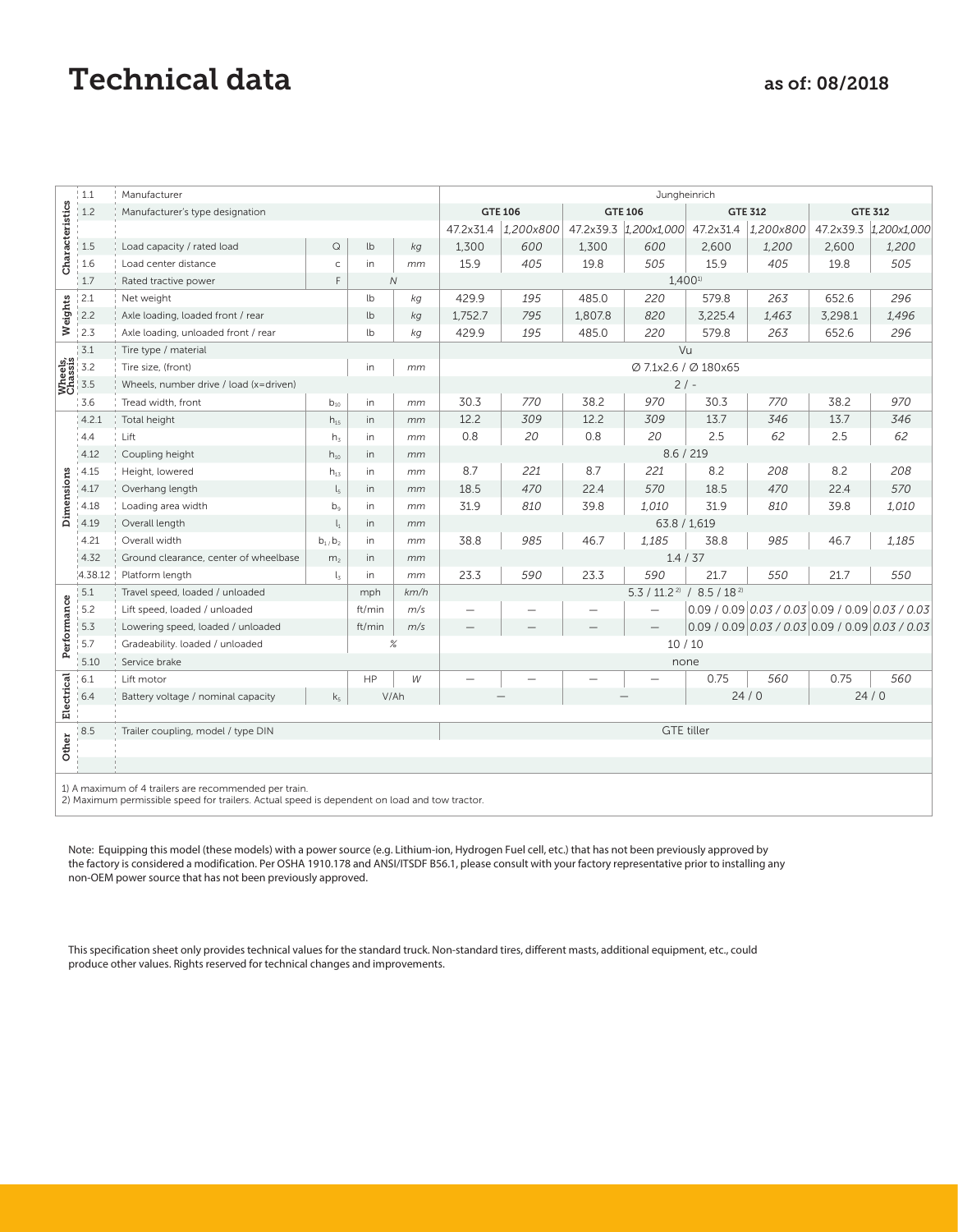## GTE 106 / 312







| GTE 106 / 312 |                          |                |                               |       |                                                         |       |                                |       | U-turn                                                |       | 90° curve                  |       |                                                       |       |
|---------------|--------------------------|----------------|-------------------------------|-------|---------------------------------------------------------|-------|--------------------------------|-------|-------------------------------------------------------|-------|----------------------------|-------|-------------------------------------------------------|-------|
| Pallet size   | Number<br>of<br>trailers |                | Length without<br>tow tractor |       | a (in / mm)<br>(without)<br>countertraffic,<br>EZS 350) |       | Smallest turning<br>radius 2xW |       | b (in/mm)<br>(without)<br>countertraffic,<br>EZS 350) |       | $c (in / mm)$ (EZS<br>350) |       | b (in / mm)<br>(without<br>countertraffic<br>EZS 350) |       |
| in            | mm                       |                | in                            | mm    | in                                                      | mm    | in                             | mm    | in                                                    | mm    | in                         | mm    | in                                                    | mm    |
| 31.5          | 800                      | $\overline{c}$ | 158.6                         | 4.028 | 78.7                                                    | 2,000 | 149.6                          | 3,800 | 98.4                                                  | 2,500 | 78.7                       | 2,000 | 86.6                                                  | 2,200 |
| 31.5          | 800                      | 3              | 236.9                         | 6.017 | 78.7                                                    | 2.000 | 169.3                          | 4.300 | 110.2                                                 | 2.800 | 78.7                       | 2,000 | 98.4                                                  | 2,500 |
| 31.5          | 800                      | $\overline{4}$ | 315.2                         | 8.006 | 78.7                                                    | 2,000 | 177.2                          | 4.500 | 122.0                                                 | 3.100 | 78.7                       | 2,000 | 110.2                                                 | 2,800 |
| 39.4          | 1.000                    | $\overline{c}$ | 166.5                         | 4.228 | 86.6                                                    | 2,200 | 157.5                          | 4.000 | 98.4                                                  | 2.500 | 78.7                       | 2.000 | 86.6                                                  | 2,200 |
| 39.4          | 1.000                    | 3              | 248.7                         | 6.317 | 86.6                                                    | 2,200 | 177.2                          | 4,500 | 114.2                                                 | 2,900 | 78.7                       | 2,000 | 102.4                                                 | 2,600 |
| 39.4          | 1,000                    | $\overline{4}$ | 330.9                         | 8,406 | 86.6                                                    | 2,200 | 185.0                          | 4,700 | 129.9                                                 | 3,300 | 78.7                       | 2,000 | 114.2                                                 | 2,900 |